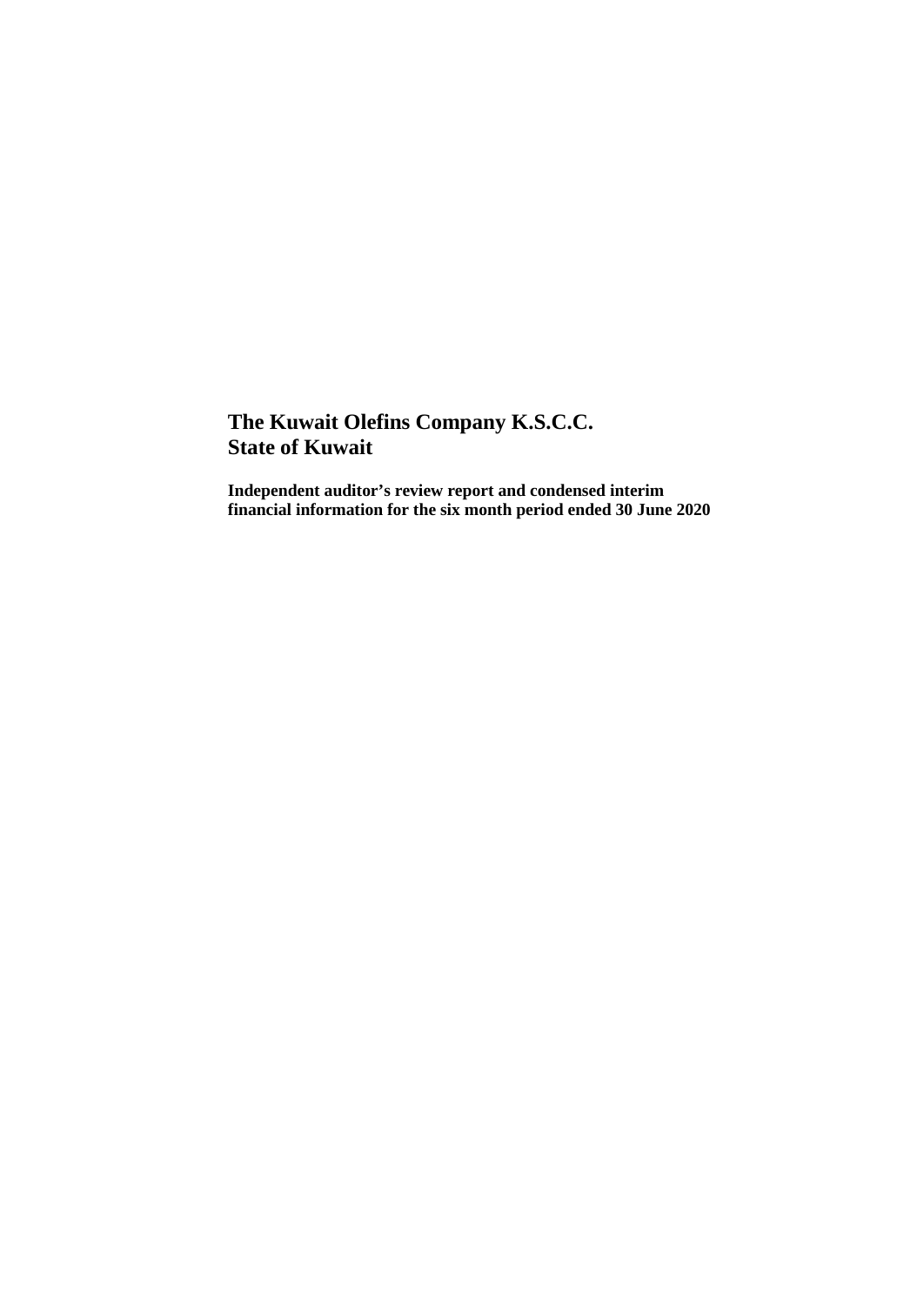| <b>Contents</b>                                                                   | Page                        |
|-----------------------------------------------------------------------------------|-----------------------------|
| Independent auditor's report on review of condensed interim financial information |                             |
| Condensed statement of financial position                                         | $\mathcal{D}_{\mathcal{L}}$ |
| Condensed statement of profit or loss and other comprehensive income              | 3                           |
| Condensed statement of changes in equity                                          | 4                           |
| Condensed statement of cash flows                                                 | 5                           |
| Notes to the condensed interim financial information                              | $6 - 12$                    |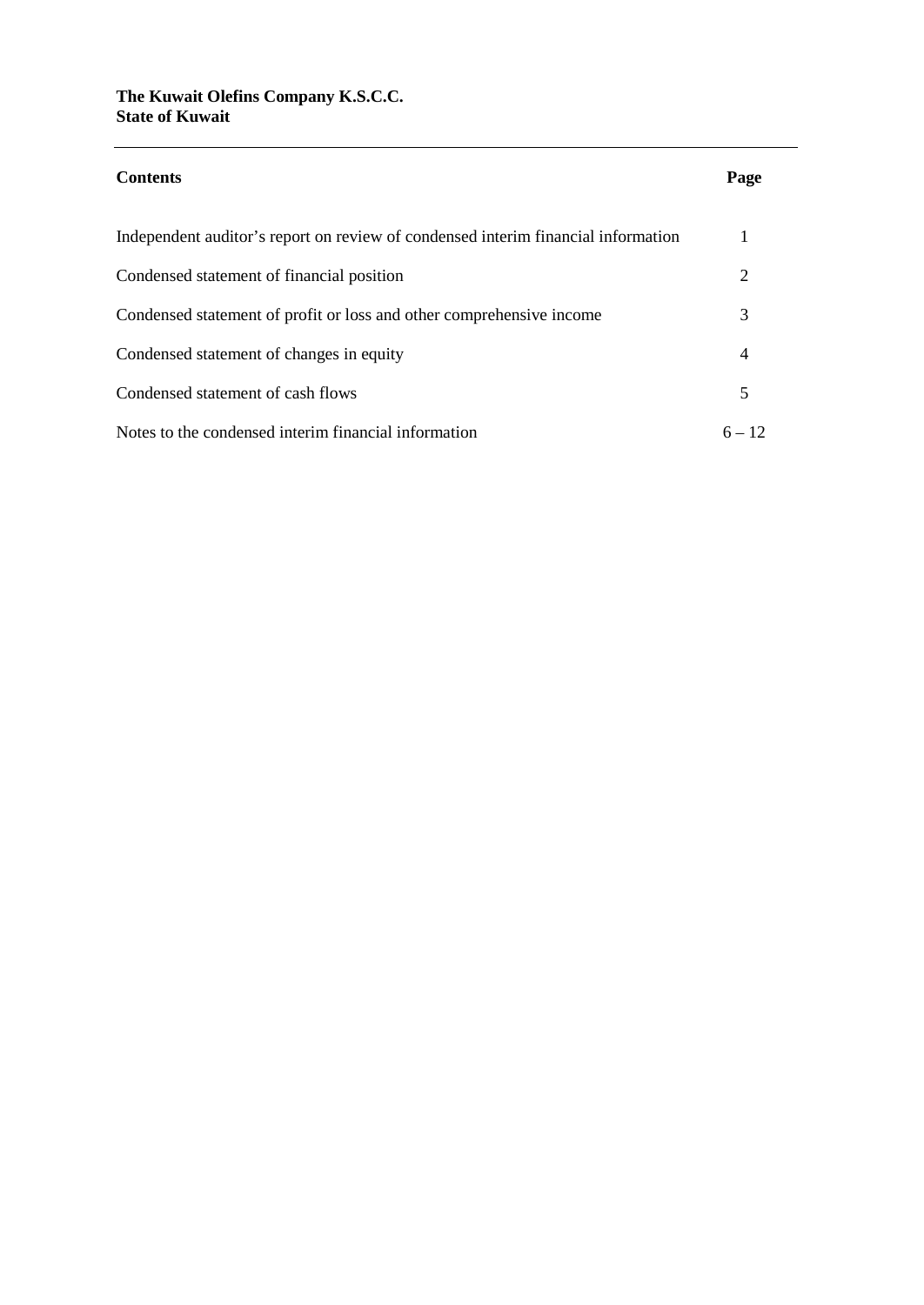

KPMG Safi Al-Mutawa & Partners Al Hamra Tower, 25th Floor Abdulaziz Al Sagr Street P.O. Box 24, Safat 13001 State of Kuwait Tel.: +965 2228 7000 Fax: +965 2228 7444

# Independent auditor's report on review of condensed interim financial information

The Board of Directors The Kuwait Olefins Company K.S.C.C. **State of Kuwait** 

#### Introduction

We have reviewed the accompanying condensed interim financial information of The Kuwait Olefins Company K.S.C.C. ("the Company), which comprises the condensed statement of financial position as at 30 June 2020, the condensed statements of profit or loss and other comprehensive income, changes in equity and cash flows for the six-month period then ended, and notes to the condensed interim financial information. Management is responsible for the preparation and presentation of these condensed interim financial information in accordance with IAS 34, Interim Financial Reporting. Our responsibility is to express a conclusion on these condensed interim financial information based on our review.

#### **Scope of Review**

We conducted our review in accordance with the International Standard on Review Engagements 2410, Review of Interim Financial Information Performed by the Independent Auditor of the Entity. A review of interim financial information consists of making inquiries, primarily of persons responsible for financial and accounting matters, and applying analytical and other review procedures. A review is substantially less in scope than an audit conducted in accordance with International Standards on Auditing and consequently does not enable us to obtain assurance that we would become aware of all significant matters that might be identified in an audit. Accordingly, we do not express an audit opinion.

#### Conclusion

Based on our review, nothing has come to our attention that causes us to believe that the accompanying condensed interim financial information as at and for the six months ended 30 June 2020 are not prepared, in all material respects, in accordance with IAS 34, Interim **Financial Reporting.** 

 $\mathbf{1}$ 

Safi A. Al-Mutawa License No 138 "A" of KPMG Safi Al-Mutawa & Partners Member firm of KPMG International

Date: 11 August 2020

h.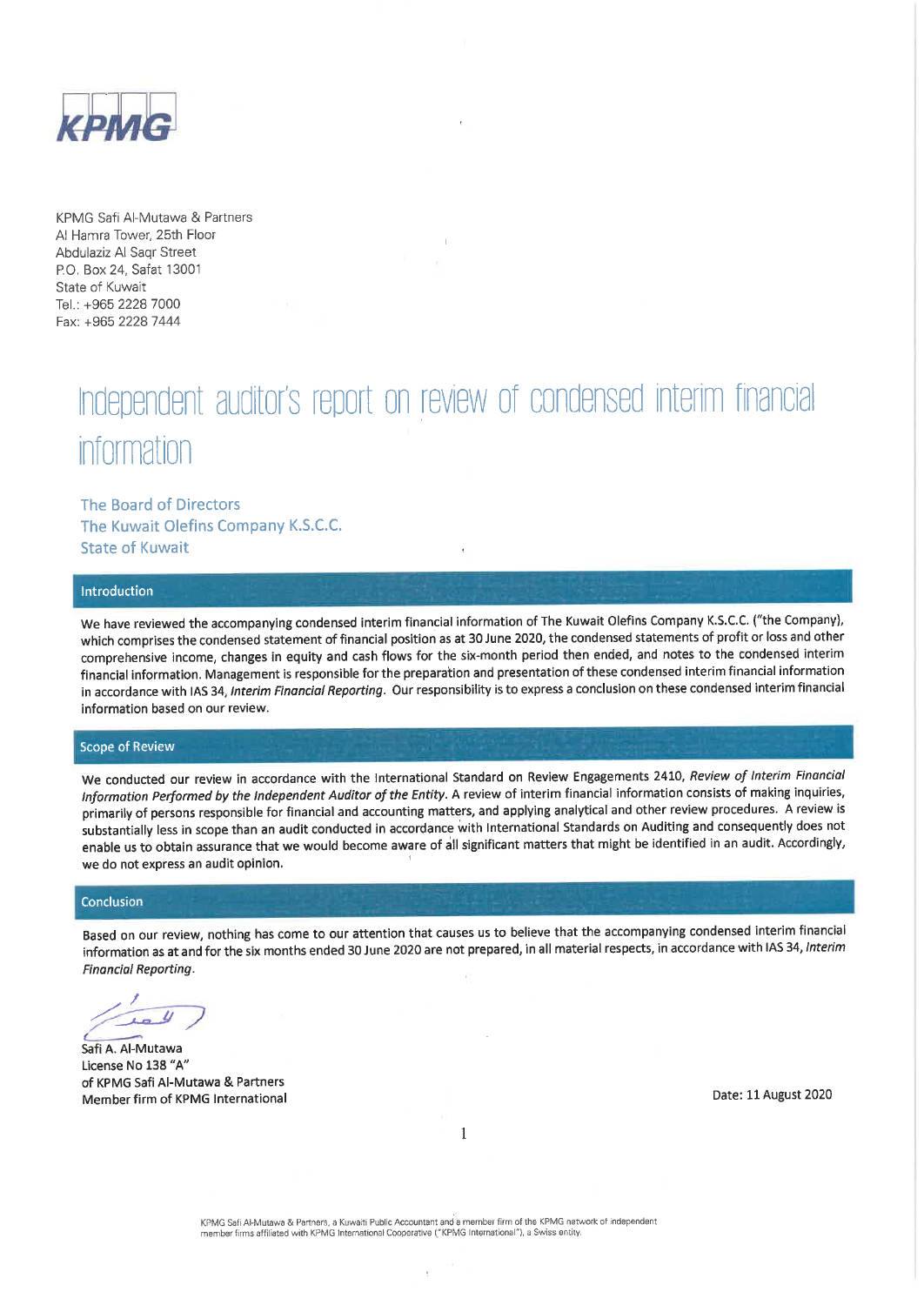### **Condensed statement of financial position**

*as at 30 June 2020*

|                                     |                |         | <b>US\$ '000</b> |
|-------------------------------------|----------------|---------|------------------|
|                                     |                | 30 June | 31 December      |
|                                     |                | 2020    | 2019             |
|                                     | <b>Note</b>    |         | (Audited)        |
| <b>Assets</b>                       |                |         |                  |
| Property, plant and equipment       |                | 592,244 | 612,139          |
| Right-of-use assets                 |                | 13,059  | 13,674           |
| Intangible assets                   |                | 186,319 | 196,842          |
| <b>Non-current assets</b>           |                | 791,622 | 822,655          |
| Inventories                         |                | 24,642  | 6,837            |
| Due from related parties            | 4              | 61,645  | 109,746          |
| Prepayments and other receivables   |                | 1,286   | 15,435           |
| Notes receivable                    | $\overline{4}$ |         | 23,650           |
| Cash and bank balances              | 3              | 3,906   | 4,510            |
| <b>Current assets</b>               |                | 91,479  | 160,178          |
| <b>Total assets</b>                 |                | 883,101 | 982,833          |
| <b>Equity</b>                       |                |         |                  |
| Share capital                       |                | 380,417 | 380,417          |
| Statutory reserve                   |                | 190,208 | 190,208          |
| Retained earnings                   |                | 71,522  | 269,683          |
| <b>Total equity</b>                 |                | 642,147 | 840,308          |
|                                     |                |         |                  |
| <b>Liabilities</b>                  |                |         |                  |
| Lease liability                     |                | 12,018  | 12,402           |
| <b>Non-current liabilities</b>      |                | 12,018  | 12,402           |
| Loans and borrowings                | 4              |         | 80,559           |
| Lease liability                     |                | 609     | 1,536            |
| Due to related parties              | $\overline{4}$ | 37,507  | 40,562           |
| Accruals and other liabilities      | $\overline{7}$ | 117,675 | 7,264            |
| Trade payables                      |                | 236     | 202              |
| Notes payable                       | $\overline{4}$ | 72,909  |                  |
| <b>Current liabilities</b>          |                | 228,936 | 130,123          |
| <b>Total liabilities</b>            |                | 240,954 | 142,525          |
| <b>Total equity and liabilities</b> |                | 883,101 | 982,833          |

The attached notes on pages 6 to 12 form an integral part of these ccondensed interim financial information.

Rush Rumcharle

Ramesh Ramachandran *President & Chief Executive Officer*

Orthellel

Dawood Al-Abduljalil *Chief Financial Officer*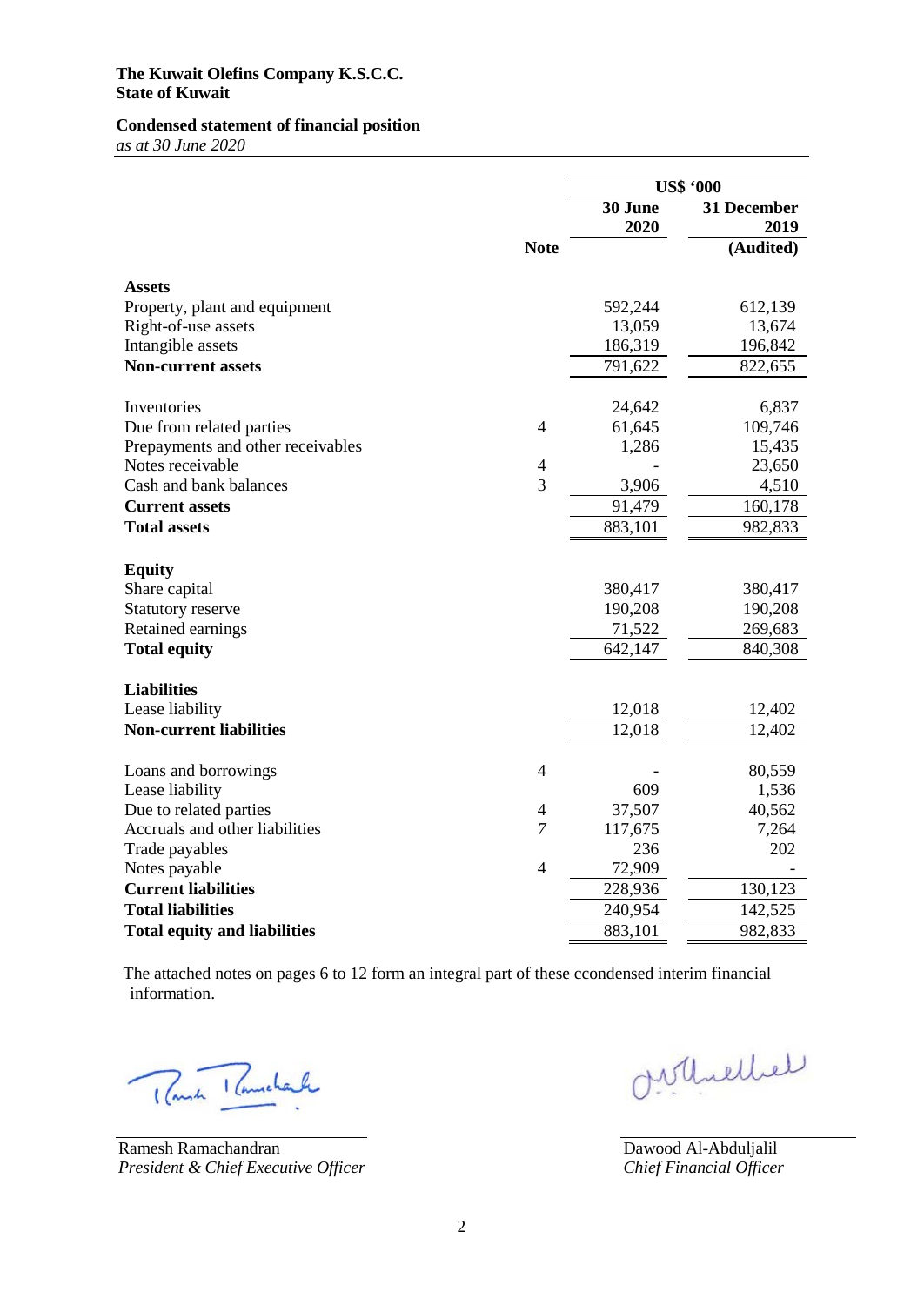# **Condensed statement of profit or loss and other comprehensive income**

*for the six month period ended 30 June 2020*

|                                                                                                                 | <b>US\$ '000</b> |            |
|-----------------------------------------------------------------------------------------------------------------|------------------|------------|
|                                                                                                                 | 2020             | 2019       |
| Sales                                                                                                           | 235,411          | 317,380    |
| Cost of sales                                                                                                   | (160, 984)       | (191, 153) |
| <b>Gross profit</b>                                                                                             | 74,427           | 126,227    |
| General, administrative and selling expenses                                                                    | (1,733)          | (2,385)    |
| Foreign exchange gain                                                                                           | 945              | 2,995      |
| <b>Profit from operations</b>                                                                                   | 73,639           | 126,837    |
| Finance income                                                                                                  | 1,061            | 3,539      |
| Finance costs                                                                                                   | (2,181)          | (5,867)    |
| Profit before contribution to Kuwait Foundation for the<br>Advancement of Sciences ("KFAS"), Zakat and Board of |                  |            |
| <b>Directors' remuneration</b>                                                                                  | 72,519           | 124,509    |
| <b>Contribution to KFAS</b>                                                                                     | (546)            | (1,244)    |
| <b>Contribution to Zakat</b>                                                                                    | (424)            | (715)      |
| Board of Directors' remuneration                                                                                | (27)             | (27)       |
| Net profit for the period                                                                                       | 71,522           | 122,523    |
| Other comprehensive income                                                                                      |                  |            |
| Total comprehensive income for the period                                                                       | 71,522           | 122,523    |

The attached notes on pages 6 to 12 form an integral part of these condensed interim financial information.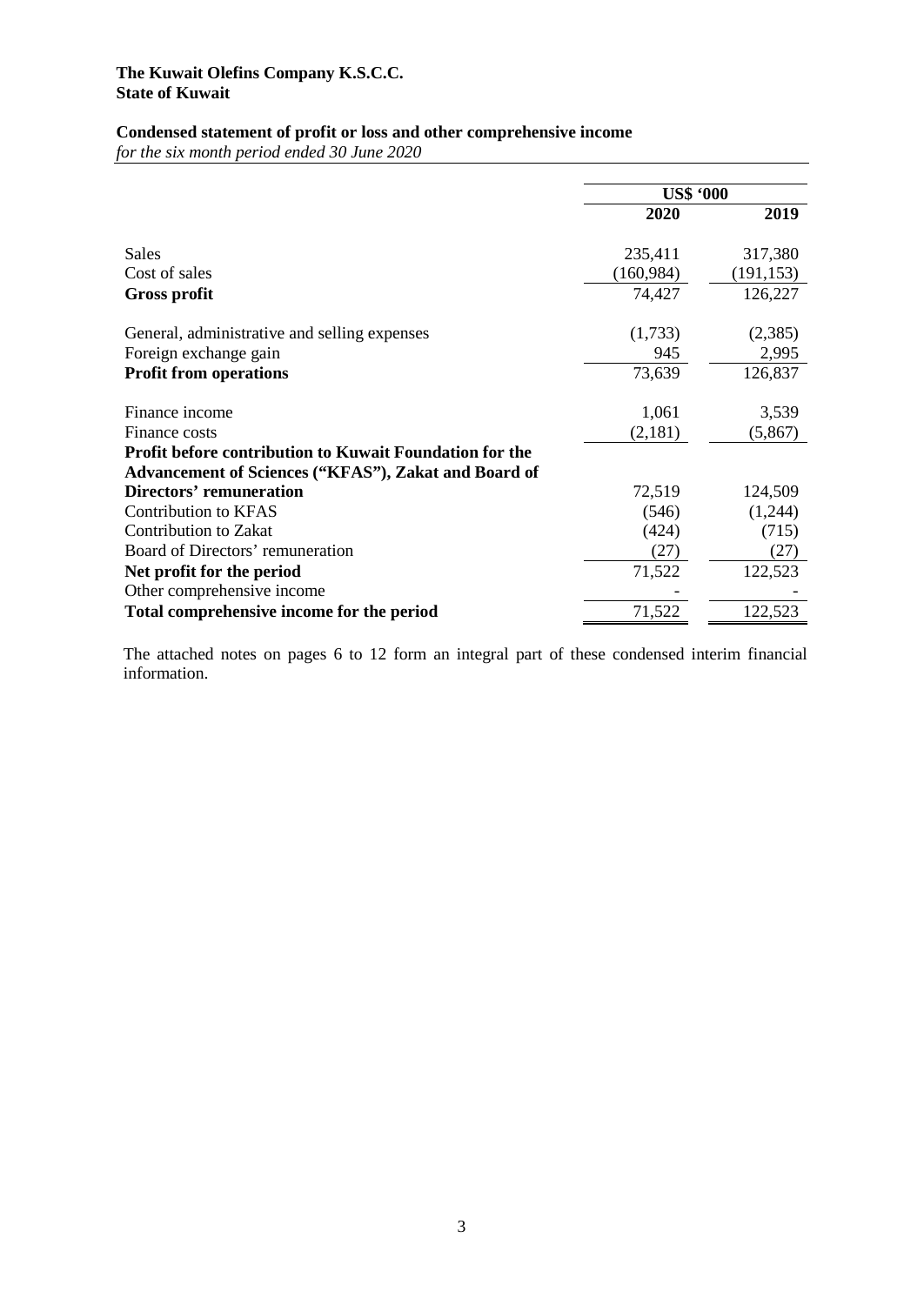# **Condensed statement of changes in equity**

*for the six month period ended 30 June 2020*

|                                         |                      | <b>US\$ '000</b> |                 |              |
|-----------------------------------------|----------------------|------------------|-----------------|--------------|
|                                         |                      | <b>Statutory</b> | <b>Retained</b> |              |
|                                         | <b>Share capital</b> | reserve          | earnings        | <b>Total</b> |
| Balances as at 1 January 2019 (audited) | 380,417              | 190,208          | 528,984         | 1,099,609    |
| Net profit for the period               |                      |                  | 122,523         | 122,523      |
| <b>Total comprehensive income</b>       |                      |                  | 122,523         | 122,523      |
| Dividend declared and paid (note 7)     |                      |                  | (528, 984)      | (528, 984)   |
| <b>Balance as at 30 June 2019</b>       | 380,417              | 190,208          | 122,523         | 693,148      |
| Balances as at 1 January 2020 (audited) | 380,417              | 190,208          | 269,683         | 840,308      |
| Net profit for the period               |                      |                  | 71,522          | 71,522       |
| <b>Total comprehensive income</b>       |                      |                  | 71,522          | 71,522       |
| Dividend declared (note 7)              |                      |                  | (269, 683)      | (269, 683)   |
| <b>Balance as at 30 June 2020</b>       | 380,417              | 190,208          | 71,522          | 642,147      |

The attached notes on pages 6 to 12 form an integral part of these condensed interim financial information.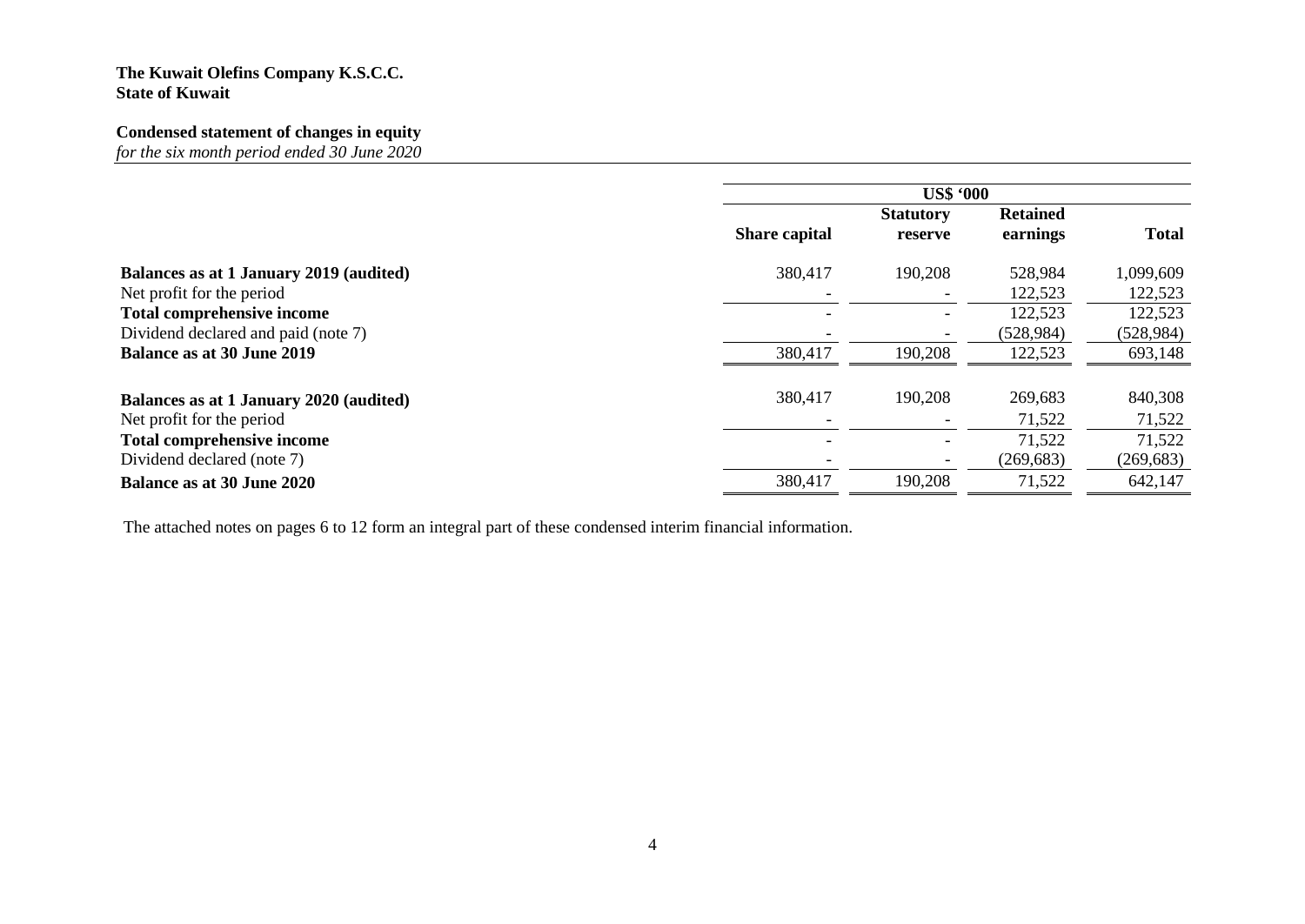### **Condensed statement of cash flows**

*for the six month period ended 30 June 2020*

|                                                      |                | <b>US\$ '000</b> |            |
|------------------------------------------------------|----------------|------------------|------------|
|                                                      | <b>Note</b>    | 2020             | 2019       |
| <b>Cash flows from operating activities</b>          |                |                  |            |
| Net profit for the period                            |                | 71,522           | 122,523    |
| Adjustments for:                                     |                |                  |            |
| Depreciation                                         |                | 26,341           | 38,316     |
| Amortisation                                         |                | 10,916           | 10,907     |
| Finance costs                                        |                | 2,181            | 5,867      |
| Finance income                                       |                | (1,061)          | (3,539)    |
| Provision for KFAS and Zakat                         |                | 970              | 1,959      |
|                                                      |                | 110,869          | 176,033    |
| Changes in:                                          |                |                  |            |
| inventories                                          |                | (17, 805)        | (2,682)    |
| due from related parties                             |                | 49,162           | 25,438     |
| due to related parties<br>$\overline{\phantom{0}}$   |                | (4,980)          | (8,283)    |
| trade and other payables<br>$\overline{\phantom{0}}$ |                | 34               | 14         |
| prepayments and other receivables<br>$\overline{a}$  |                | 14,149           | 1,568      |
| accruals and other liabilities                       |                | 902              | (8,216)    |
| Net cash from operating activities                   |                | 152,331          | 183,872    |
| <b>Cash flows from investing activities</b>          |                |                  |            |
| Purchase of property, plant and equipment            |                | (5,831)          | (2,774)    |
| Purchase of intangible assets                        |                | (393)            | (3,076)    |
| Notes receivable                                     |                | 23,650           | 361,769    |
| Net cash generated from investing activities         |                | 17,426           | 355,919    |
|                                                      |                |                  |            |
| <b>Cash flows from financing activities</b>          |                |                  |            |
| Repayments of long term loan, net                    | $\overline{4}$ | (80, 559)        | (76, 265)  |
| Lease payments                                       |                | (1,311)          | (835)      |
| Notes payable                                        |                | 72,909           | 61,961     |
| Dividend paid                                        | $\tau$         | (161, 400)       | (528, 984) |
| Net cash used in financing activities                |                | (170, 361)       | (544, 123) |
| Net decrease in cash and cash equivalents            |                | (604)            | (4, 332)   |
| Cash and cash equivalents at beginning of the period |                | 4,510            | 15,101     |
| Cash and cash equivalents at end of the period       | 3              | 3,906            | 10,769     |

The attached notes on pages 6 to 12 form an integral part of these condensed interim financial information.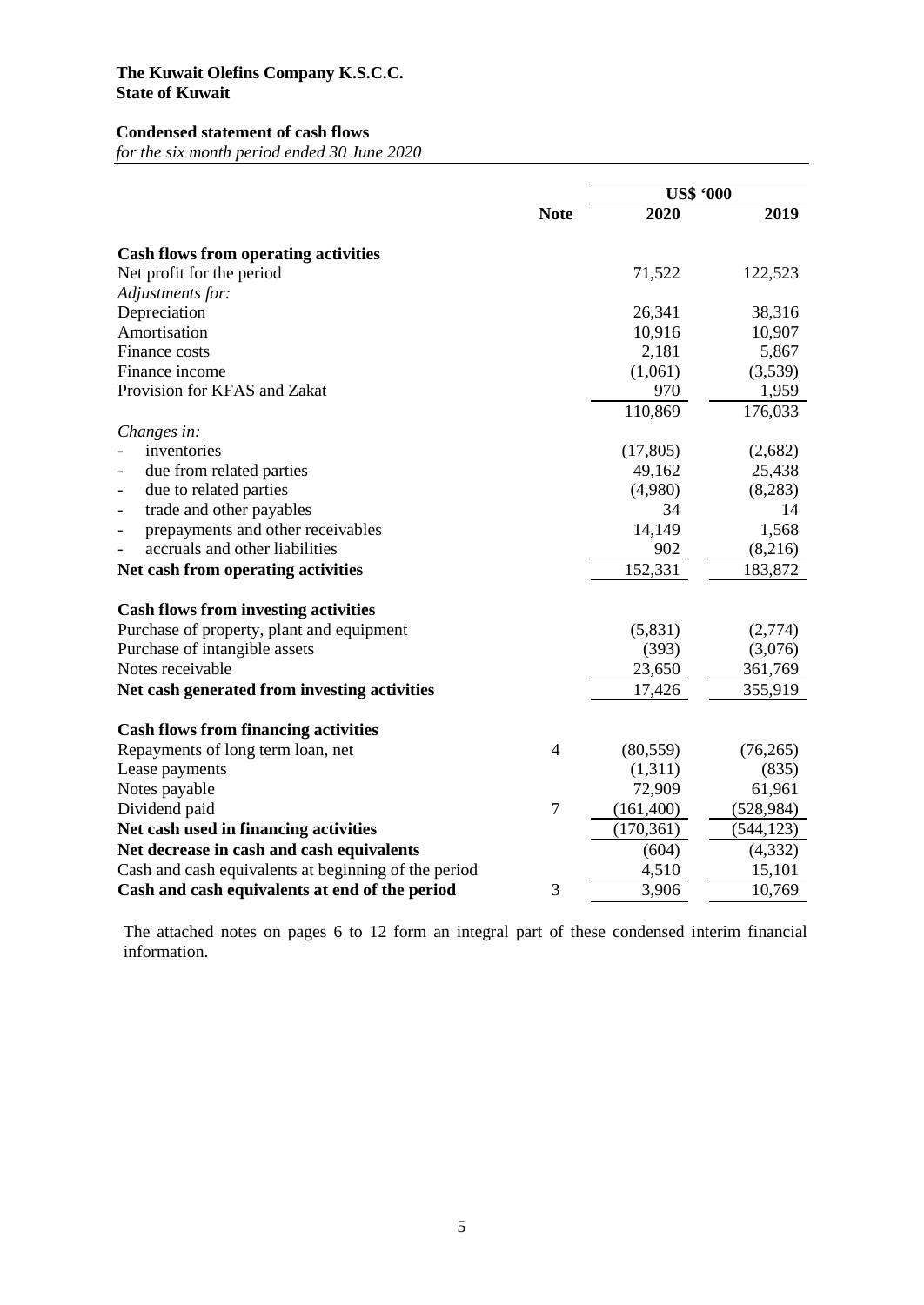## **Notes to the condensed interim financial information**

*for the six month period ended 30 June 2020*

### **1. Reporting entity**

The Kuwait Olefins Company K.S.C.C. ("the Company") is a Closed Kuwaiti Shareholding Company incorporated in the State of Kuwait on 10 October 2004. The Company is registered in the commercial register under number 103722 dated 10 October 2004.

The Company is owned by DOW Europe Holding B.V. ("DEHBV"), Petrochemical Industries Company K.S.C.C. ("PIC"), Boubyan Petrochemical Company K.S.C. ("BPC") and Al-Qurain Petrochemical Industries Company K.S.C. ("QPIC").

DEHBV is a subsidiary of the The Dow Chemical Company ("TDCC").

The Company is engaged in the manufacture and sale of ethylene and ethylene glycol ("EG").

These condensed interim financial information was authorised for issue by the President and Chief Executive Officer of the Company on 11 August 2020.

The address of the Company's registered office is Central Ahmadi, Block 12, State of Kuwait.

### **2. Basis of preparation**

### a) Statement of compliance

These condensed interim financial information for the six months period ended 30 June 2020 have been prepared in accordance with IAS 34 Interim Financial Reporting, and should be read in conjunction with the Company's last annual financial statements as at and for the year ended 31 December 2019 ("last annual financial statements"). They do not include all of the information required for a complete set of financial statements prepared in accordance with IFRS Standards. However, selected explanatory notes are included to explain events and transactions that are significant to an understanding of the changes in the Company's financial position and performance since the last annual financial statements. Operating results for the six month period ended 30 June 2020 are not necessarily indicative of the results that may be expected for the financial year ending 31 December 2020.

### b) Judgments and estimates

In preparing these condensed interim financial information, management has made judgements and estimates that affect the application of accounting policies and the reported amounts of assets and liabilities, income and expense. Actual results may differ from these estimates.

The significant judgements made by management in applying the Company's accounting policies and the key sources of estimation uncertainty are the same as those described in the last annual financial statements.

### c) Significant accounting policies

The accounting policies applied in these condensed interim financial information are the same as those applied in the Company's financial statements as at and for the year ended 31 December 2019. A number of new standards are effective from 1 January 2020, but they do not have a material effect on the Company's condensed interim financial information.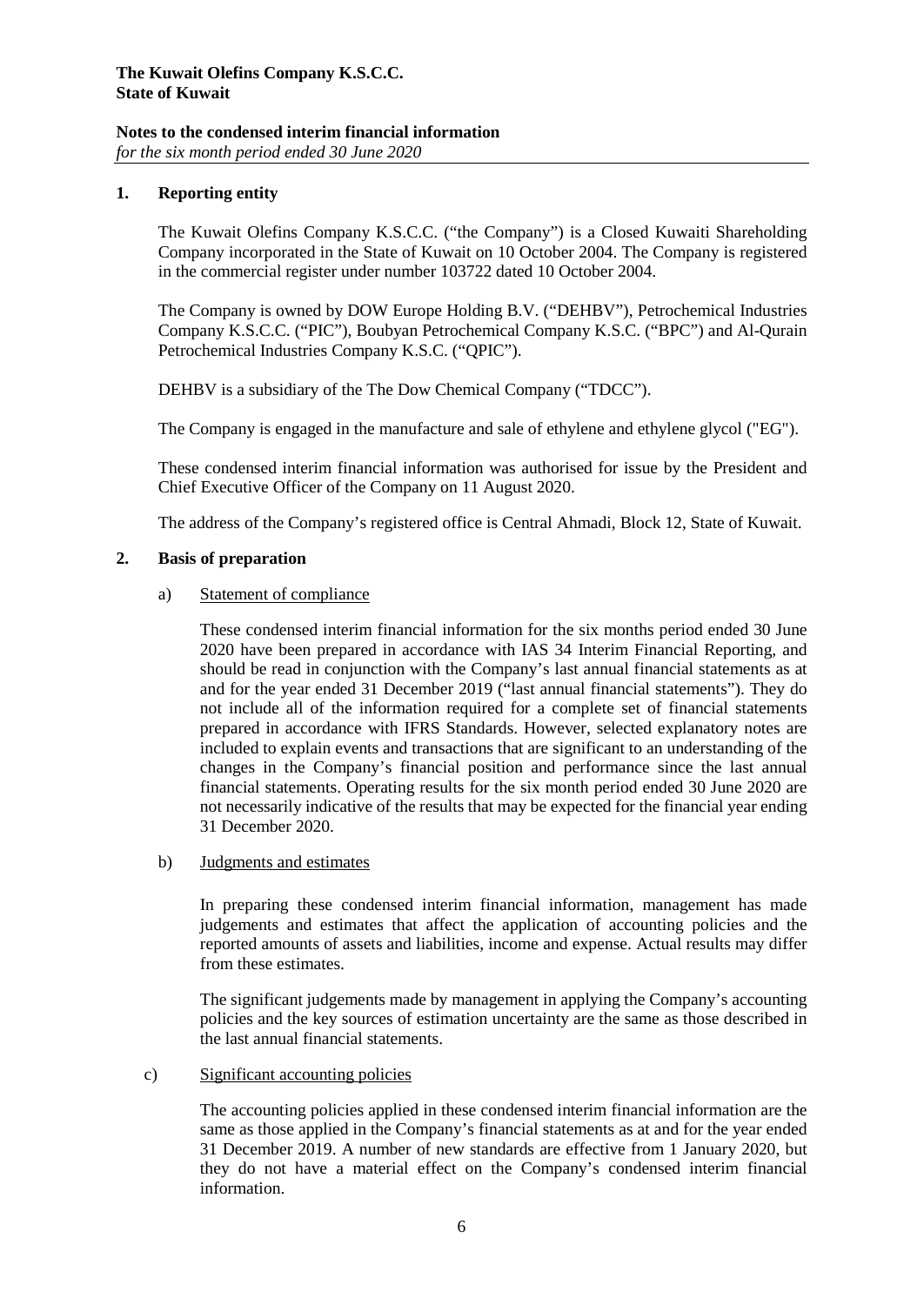# **Notes to the condensed interim financial information**

*for the six month period ended 30 June 2020*

### **3. Cash and bank balances**

|                 | <b>US\$ '000</b>                 |  |
|-----------------|----------------------------------|--|
| 30 June<br>2020 | 31 December<br>2019<br>(Audited) |  |
| 3,906           | 4,510                            |  |
|                 |                                  |  |

### **4. Related party transactions**

In the normal course of business, the Company enters into transactions with its shareholders PIC (wholly owned by Kuwait Petroleum Corporation ("KPC")), BPC, QPIC, DEHBV and its affiliates.

During 2004, DEHBV and PIC initiated a number of joint venture petrochemical projects ("Olefins II projects") in Kuwait to manufacture polyethylene, ethylene glycol and styrene monomer. The Olefins II projects consists of the EQUATE expansion project, the incorporation and development of the Company and The Kuwait Styrene Company ("TKSC").

On 2 December 2004, the Company signed a Materials and Utilities Supply Agreement ("MUSA") with EQUATE. Under the terms of the MUSA, the Company contributed reservation right fees to EQUATE that represent 45.32% of the capital construction costs incurred by EQUATE on the new utilities and infrastructure facilities developed and owned by EQUATE. The percentage contribution of reservation right fee is based on the usage percentage of the new utilities and infrastructure facilities by the Company.

On 2 December 2004, the Company signed an Operations, Maintenance and Services Agreement ("OMSA") with EQUATE. Under the terms of the OMSA, the Company receives various services from EQUATE in respect of the Olefins II operations.

On 2 December 2004, the Company signed an Ethylene Supply Agreement with EQUATE and TKSC. Under the terms of the agreement, the price per metric tonne of ethylene is paid by EQUATE and TKSC based on the quantities delivered to them at the contract price.

During 2005, Services Agreements were signed between the Company, DEHBV, PIC and EQUATE for the provision of various services to the Company during the development of the Plant under construction. Since then the plant has been constructed and it is fully operational.

On 17 April 2006, the Company signed a distribution agreement with MEGlobal International FZE Dubai (part of MEGlobal group, "MEGlobal") as distributor for EG produced by the Company. MEGlobal is a 100% owned subsidiary of EQUATE, a company owned by the shareholders.

On 31 May 2006, the Company signed term loan agreements with EQUATE, under which the Company was provided a US\$ 1.5 billion term loan by EQUATE. The term loans are repayable over a period of 11 years in biannual instalments starting from 15 December 2009 and carry coupon rate of LIBOR + 0.625% till 19 May 2013, LIBOR + 0.725% till 19 May 2016 and  $LIBOR + 0.825\%$  till the maturity date. During the period, this loan was fully repaid.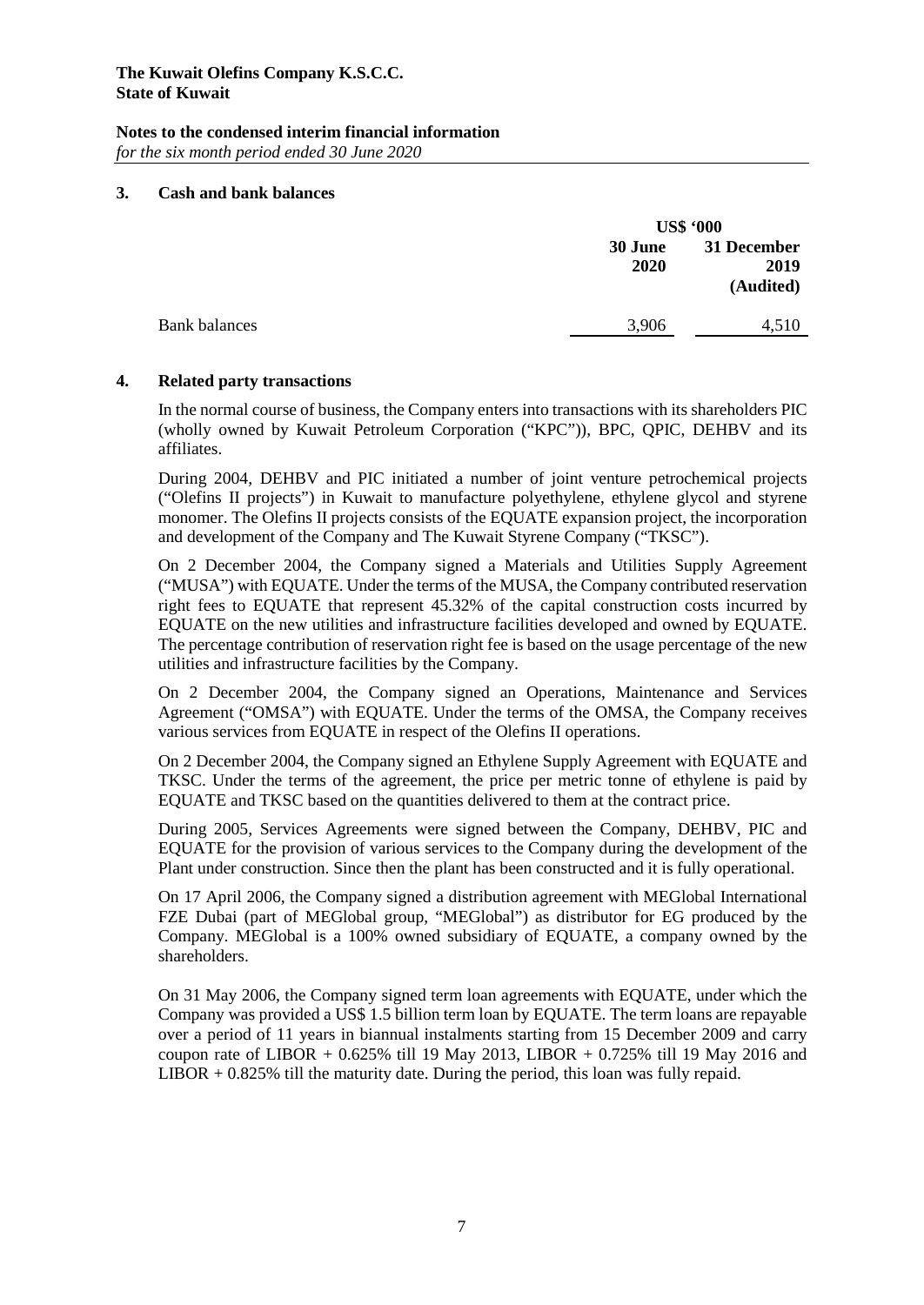### **Notes to the condensed interim financial information**

*for the six month period ended 30 June 2020* 

**Operational Facility** – Under the cash management services provided by MEG B.V, the Group's subsidiaries and TKOC have an overnight cash sweeping facility with MEG B.V. Under this arrangement, the subsidiaries in EQUATE Group and TKOC sweeps selected bank accounts with MEG B.V. This allows the subsidiaries and TKOC either invest or borrow funds on an overnight basis. Under the terms of the agreement, the subsidiaries and TKOC can borrow or deposit with MEG B.V at interest rate of LIBOR plus a positive spread set by the Management. The spread is determined taking into consideration of economic factors such as the creditworthiness of counterpart, characteristics of the debt financing arrangement etc. Amounts outstanding as at 30 June 2020 under these arrangements were a net liability of US\$ 72,909 thousands (31 December 2019: net asset of \$23,650). These are indefinite credit arrangements subject to termination by either party of which the interest is accrued monthly.

All transactions with related parties are carried out on a negotiated contract basis.

Details of related party transactions and balances are as follows;

|                                                        | <b>US\$ '000</b> |                     |
|--------------------------------------------------------|------------------|---------------------|
|                                                        | 30 June<br>2020  | 31 December<br>2019 |
|                                                        |                  | (Audited)           |
| <b>Notes receivables</b>                               |                  |                     |
| Working capital loan to ME Global B.V.                 |                  | 23,650              |
| <b>Notes payables</b>                                  |                  |                     |
| Working capital loan from ME Global B.V.               | 72,909           |                     |
|                                                        |                  |                     |
|                                                        |                  | <b>US\$ '000</b>    |
|                                                        | 30 June<br>2020  | 31 December<br>2019 |
|                                                        |                  | (Audited)           |
| Due from related parties                               |                  |                     |
| Due from EQUATE                                        | 6,668            | 15,158              |
| Due from PIC                                           | 4,014            | 2,005               |
| Due from TKSC                                          | 3,037            | 4,316               |
| Due from MEGlobal International FZE                    | 47,62            | 88,261              |
| Due from Kuwait Paraxylene Production Company K.S.C.C. |                  |                     |
| ("KPPC")                                               | 297              | 6                   |
|                                                        | 61,645           | 109,746             |
|                                                        | <b>US\$ '000</b> |                     |
|                                                        | 30 June<br>2020  | 31 December<br>2019 |
|                                                        |                  | (Audited)           |
| Loans and borrowings (from EQUATE)                     |                  |                     |
| Current portion                                        |                  | 80,559              |
|                                                        |                  |                     |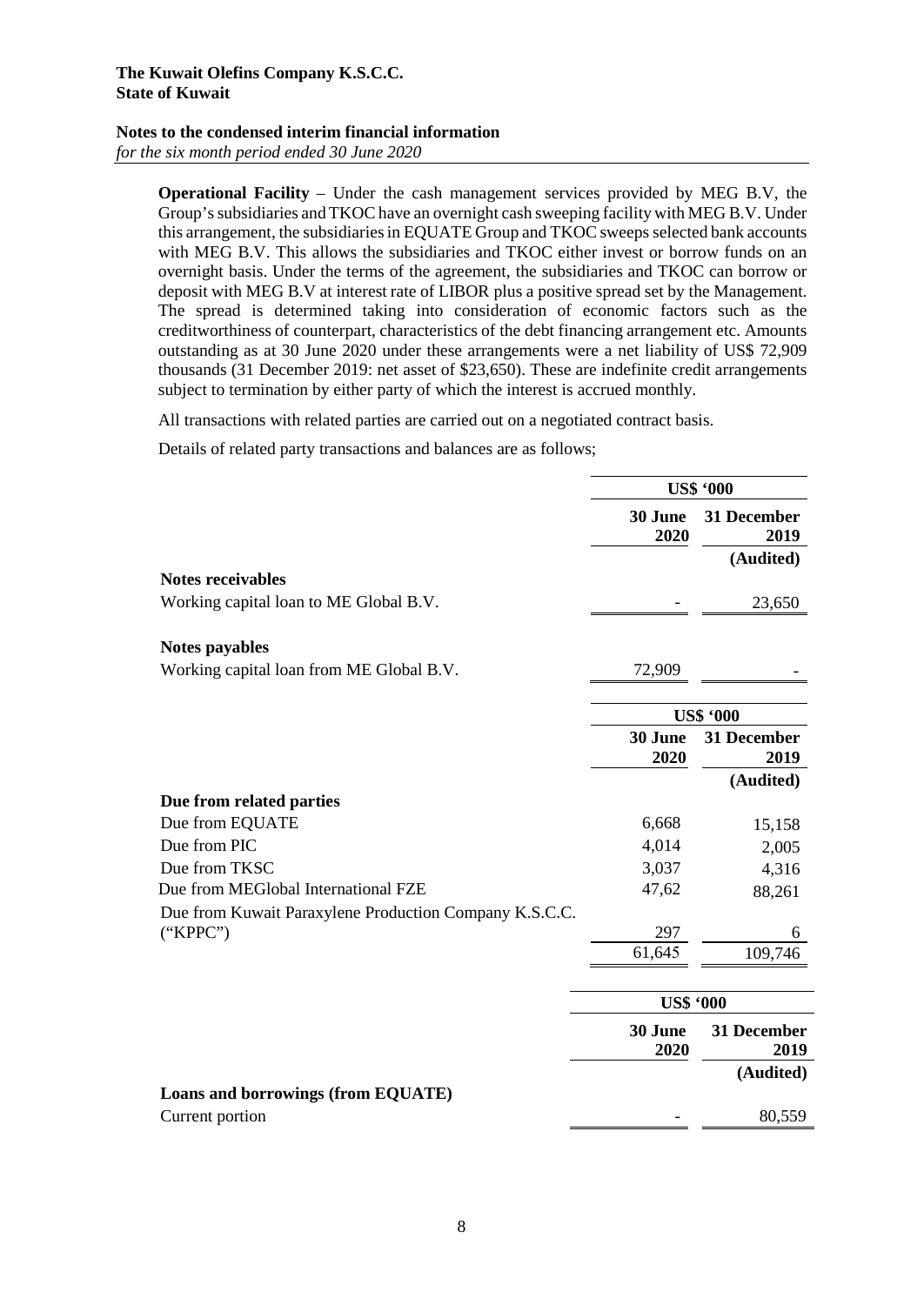# **Notes to the condensed interim financial information**

*for the six month period ended 30 June 2020*

| 30 June<br>31 December<br>2020<br>2019<br>Movement in loans and borrowings<br>Balance at 1 January<br>80,559<br>235,269<br>Payment during the period<br>(81,073)<br>(155, 878)<br>Loan origination fees<br>514<br>1,168<br>Balance at 30 June<br>80,559<br><b>US\$ '000</b><br>30 June<br>31 December<br>2020<br>2019<br>(Audited)<br>Due to related parties<br>Due to EQUATE<br>13,539<br>13,242<br>Due to PIC<br>1,000<br>1,038<br>Due to KPPC<br>426<br>287<br>Due to KPC<br>19,873<br>25,321<br>Due to Kuwait Oil Company K.S.C. ("KOC")<br>2,617<br>622<br>Due to TKSC<br>52<br>52<br>37,507<br>40,562<br><b>US\$ '000</b><br>30 June<br>31 December<br>2020<br>2019<br>Dividend payable (included in accruals and<br>other liabilities)<br>Due to shareholders<br>108,283<br><b>US\$ '000</b><br>30 June 2020<br>30 June 2019<br><b>Transactions</b><br><b>Sales</b><br>Sales of EG to MEGlobal<br>168,163<br>249,496<br>Sales to EQUATE, KPPC, TKSC and PIC<br>67,248<br>67,884<br><b>Expenses</b><br>Feed gas purchased from KPC<br>71,535<br>59,191<br>Olefins II plant management fees to EQUATE<br>1,029<br>1,105<br>Toggling fees payments to KOC<br>3,978<br>2,457<br>Operating and utility cost reimbursed to EQUATE for running<br>the Olefins II plant<br>67,901<br>59,185<br>Interest expense on long term loan and notes payable from<br>EQUATE and MEGlobal B.V.<br>1,925<br>5,867<br><b>Finance income</b><br>Interest income on notes receivable from MEGlobal B.V.<br>1,053<br>3,539 | <b>US\$ '000</b> |  |
|------------------------------------------------------------------------------------------------------------------------------------------------------------------------------------------------------------------------------------------------------------------------------------------------------------------------------------------------------------------------------------------------------------------------------------------------------------------------------------------------------------------------------------------------------------------------------------------------------------------------------------------------------------------------------------------------------------------------------------------------------------------------------------------------------------------------------------------------------------------------------------------------------------------------------------------------------------------------------------------------------------------------------------------------------------------------------------------------------------------------------------------------------------------------------------------------------------------------------------------------------------------------------------------------------------------------------------------------------------------------------------------------------------------------------------------------------------------------------------------------------------|------------------|--|
| (Audited)                                                                                                                                                                                                                                                                                                                                                                                                                                                                                                                                                                                                                                                                                                                                                                                                                                                                                                                                                                                                                                                                                                                                                                                                                                                                                                                                                                                                                                                                                                  |                  |  |
|                                                                                                                                                                                                                                                                                                                                                                                                                                                                                                                                                                                                                                                                                                                                                                                                                                                                                                                                                                                                                                                                                                                                                                                                                                                                                                                                                                                                                                                                                                            |                  |  |
|                                                                                                                                                                                                                                                                                                                                                                                                                                                                                                                                                                                                                                                                                                                                                                                                                                                                                                                                                                                                                                                                                                                                                                                                                                                                                                                                                                                                                                                                                                            |                  |  |
|                                                                                                                                                                                                                                                                                                                                                                                                                                                                                                                                                                                                                                                                                                                                                                                                                                                                                                                                                                                                                                                                                                                                                                                                                                                                                                                                                                                                                                                                                                            |                  |  |
|                                                                                                                                                                                                                                                                                                                                                                                                                                                                                                                                                                                                                                                                                                                                                                                                                                                                                                                                                                                                                                                                                                                                                                                                                                                                                                                                                                                                                                                                                                            |                  |  |
|                                                                                                                                                                                                                                                                                                                                                                                                                                                                                                                                                                                                                                                                                                                                                                                                                                                                                                                                                                                                                                                                                                                                                                                                                                                                                                                                                                                                                                                                                                            |                  |  |
|                                                                                                                                                                                                                                                                                                                                                                                                                                                                                                                                                                                                                                                                                                                                                                                                                                                                                                                                                                                                                                                                                                                                                                                                                                                                                                                                                                                                                                                                                                            |                  |  |
|                                                                                                                                                                                                                                                                                                                                                                                                                                                                                                                                                                                                                                                                                                                                                                                                                                                                                                                                                                                                                                                                                                                                                                                                                                                                                                                                                                                                                                                                                                            |                  |  |
|                                                                                                                                                                                                                                                                                                                                                                                                                                                                                                                                                                                                                                                                                                                                                                                                                                                                                                                                                                                                                                                                                                                                                                                                                                                                                                                                                                                                                                                                                                            |                  |  |
|                                                                                                                                                                                                                                                                                                                                                                                                                                                                                                                                                                                                                                                                                                                                                                                                                                                                                                                                                                                                                                                                                                                                                                                                                                                                                                                                                                                                                                                                                                            |                  |  |
|                                                                                                                                                                                                                                                                                                                                                                                                                                                                                                                                                                                                                                                                                                                                                                                                                                                                                                                                                                                                                                                                                                                                                                                                                                                                                                                                                                                                                                                                                                            |                  |  |
|                                                                                                                                                                                                                                                                                                                                                                                                                                                                                                                                                                                                                                                                                                                                                                                                                                                                                                                                                                                                                                                                                                                                                                                                                                                                                                                                                                                                                                                                                                            |                  |  |
|                                                                                                                                                                                                                                                                                                                                                                                                                                                                                                                                                                                                                                                                                                                                                                                                                                                                                                                                                                                                                                                                                                                                                                                                                                                                                                                                                                                                                                                                                                            |                  |  |
|                                                                                                                                                                                                                                                                                                                                                                                                                                                                                                                                                                                                                                                                                                                                                                                                                                                                                                                                                                                                                                                                                                                                                                                                                                                                                                                                                                                                                                                                                                            |                  |  |
|                                                                                                                                                                                                                                                                                                                                                                                                                                                                                                                                                                                                                                                                                                                                                                                                                                                                                                                                                                                                                                                                                                                                                                                                                                                                                                                                                                                                                                                                                                            |                  |  |
|                                                                                                                                                                                                                                                                                                                                                                                                                                                                                                                                                                                                                                                                                                                                                                                                                                                                                                                                                                                                                                                                                                                                                                                                                                                                                                                                                                                                                                                                                                            |                  |  |
|                                                                                                                                                                                                                                                                                                                                                                                                                                                                                                                                                                                                                                                                                                                                                                                                                                                                                                                                                                                                                                                                                                                                                                                                                                                                                                                                                                                                                                                                                                            |                  |  |
|                                                                                                                                                                                                                                                                                                                                                                                                                                                                                                                                                                                                                                                                                                                                                                                                                                                                                                                                                                                                                                                                                                                                                                                                                                                                                                                                                                                                                                                                                                            |                  |  |
|                                                                                                                                                                                                                                                                                                                                                                                                                                                                                                                                                                                                                                                                                                                                                                                                                                                                                                                                                                                                                                                                                                                                                                                                                                                                                                                                                                                                                                                                                                            |                  |  |
|                                                                                                                                                                                                                                                                                                                                                                                                                                                                                                                                                                                                                                                                                                                                                                                                                                                                                                                                                                                                                                                                                                                                                                                                                                                                                                                                                                                                                                                                                                            |                  |  |
|                                                                                                                                                                                                                                                                                                                                                                                                                                                                                                                                                                                                                                                                                                                                                                                                                                                                                                                                                                                                                                                                                                                                                                                                                                                                                                                                                                                                                                                                                                            |                  |  |
|                                                                                                                                                                                                                                                                                                                                                                                                                                                                                                                                                                                                                                                                                                                                                                                                                                                                                                                                                                                                                                                                                                                                                                                                                                                                                                                                                                                                                                                                                                            |                  |  |
|                                                                                                                                                                                                                                                                                                                                                                                                                                                                                                                                                                                                                                                                                                                                                                                                                                                                                                                                                                                                                                                                                                                                                                                                                                                                                                                                                                                                                                                                                                            |                  |  |
|                                                                                                                                                                                                                                                                                                                                                                                                                                                                                                                                                                                                                                                                                                                                                                                                                                                                                                                                                                                                                                                                                                                                                                                                                                                                                                                                                                                                                                                                                                            |                  |  |
|                                                                                                                                                                                                                                                                                                                                                                                                                                                                                                                                                                                                                                                                                                                                                                                                                                                                                                                                                                                                                                                                                                                                                                                                                                                                                                                                                                                                                                                                                                            |                  |  |
|                                                                                                                                                                                                                                                                                                                                                                                                                                                                                                                                                                                                                                                                                                                                                                                                                                                                                                                                                                                                                                                                                                                                                                                                                                                                                                                                                                                                                                                                                                            |                  |  |
|                                                                                                                                                                                                                                                                                                                                                                                                                                                                                                                                                                                                                                                                                                                                                                                                                                                                                                                                                                                                                                                                                                                                                                                                                                                                                                                                                                                                                                                                                                            |                  |  |
|                                                                                                                                                                                                                                                                                                                                                                                                                                                                                                                                                                                                                                                                                                                                                                                                                                                                                                                                                                                                                                                                                                                                                                                                                                                                                                                                                                                                                                                                                                            |                  |  |
|                                                                                                                                                                                                                                                                                                                                                                                                                                                                                                                                                                                                                                                                                                                                                                                                                                                                                                                                                                                                                                                                                                                                                                                                                                                                                                                                                                                                                                                                                                            |                  |  |
|                                                                                                                                                                                                                                                                                                                                                                                                                                                                                                                                                                                                                                                                                                                                                                                                                                                                                                                                                                                                                                                                                                                                                                                                                                                                                                                                                                                                                                                                                                            |                  |  |
|                                                                                                                                                                                                                                                                                                                                                                                                                                                                                                                                                                                                                                                                                                                                                                                                                                                                                                                                                                                                                                                                                                                                                                                                                                                                                                                                                                                                                                                                                                            |                  |  |
|                                                                                                                                                                                                                                                                                                                                                                                                                                                                                                                                                                                                                                                                                                                                                                                                                                                                                                                                                                                                                                                                                                                                                                                                                                                                                                                                                                                                                                                                                                            |                  |  |
|                                                                                                                                                                                                                                                                                                                                                                                                                                                                                                                                                                                                                                                                                                                                                                                                                                                                                                                                                                                                                                                                                                                                                                                                                                                                                                                                                                                                                                                                                                            |                  |  |
|                                                                                                                                                                                                                                                                                                                                                                                                                                                                                                                                                                                                                                                                                                                                                                                                                                                                                                                                                                                                                                                                                                                                                                                                                                                                                                                                                                                                                                                                                                            |                  |  |
|                                                                                                                                                                                                                                                                                                                                                                                                                                                                                                                                                                                                                                                                                                                                                                                                                                                                                                                                                                                                                                                                                                                                                                                                                                                                                                                                                                                                                                                                                                            |                  |  |
|                                                                                                                                                                                                                                                                                                                                                                                                                                                                                                                                                                                                                                                                                                                                                                                                                                                                                                                                                                                                                                                                                                                                                                                                                                                                                                                                                                                                                                                                                                            |                  |  |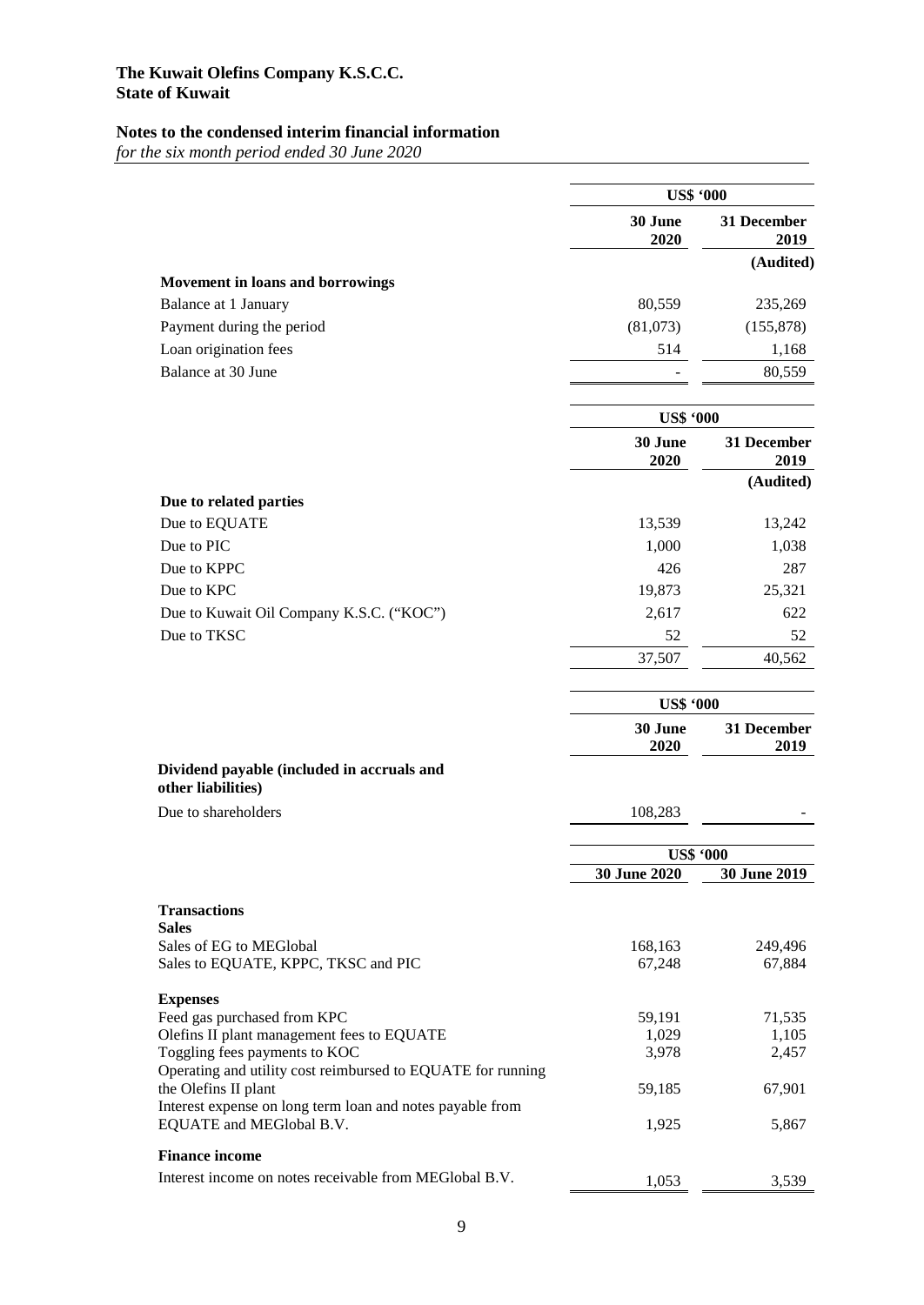## **Notes to the condensed interim financial information**

*for the six month period ended 30 June 2020*

### **5. Commitments and contingent liabilities**

The Company has a fixed gas purchase commitment with a related party of approximately US\$ 328,837 (31 December 2019: US\$ 406,505) per day until the agreement is cancelled in writing by both parties.

Pursuant to master loan agreement signed on 23 June 2016 which was amended on 13 December 2018, the EQUATE Group entered into a US\$ 3 billion long term loan agreement ("Term Loan") with a consortium of banks. The Term Loan consisted of US \$ 2 billion Tranche A 7-year bullet facility and US\$ 1 billion 5 year revolving credit facility. The Company is jointly and severally a guarantor along with EQUATE Group for the Term Loan and the credit facilities include customary covenants. During the period, EQUATE fully settled these loans.

On 3 November 2016, the EQUATE Group established a US\$ 4 billion Global Medium Term Note Programme ("GMTN 1") and issued notes amounting to US\$ 2.25 billion ("GMTN 1 Notes"). The payments of all amounts due in respect of GMTN 1 Notes is unconditionally and irrevocably guaranteed, jointly and severally by the Company and EQUATE Group. GMTN 1 Notes are listed on EURONEXT .

In December 2016, the EQUATE Group established a US\$ 2 billion Sukuk programme (Sukuk 1) and issued Sukuk amounting to US\$ 500 million on 21 February 2017. The payments of all amounts due in respect of Sukuk is guaranteed by the Company and is listed on EURONEXT.

During the period, the EQUATE Group established a US\$ 4 billion Global Medium Term Note Programme ("GMTN 2") and issued notes amounting to USD 1.6 billion ("GMTN 2 Notes"). The payments of amounts due in respect of GMTN 2 notes is unconditionally and irrevocably guaranteed, jointly and severally, and not severally, by the Company and EQUATE Group. GMTN 2 notes are listed on EURONEXT.

In the current period, the EQUATE Group established a US\$ 2 billion sukuk programme ("Sukuk 2"). The payments of all amounts due in respect of Sukuk is guaranteed by the Company. The trust certificates are not yet issued under Sukuk 2.

During the period, the Company has guaranteed a term and murabaha facility obtained by Equate Group from local financial institutions amounting to USD 300 million.

In addition to the above, the Company had the following commitments and contingent liabilities outstanding as at 30 June:

|                 | <b>US\$ '000</b>    |  |
|-----------------|---------------------|--|
| 30 June<br>2020 | 31 December<br>2019 |  |
|                 | (Audited)           |  |
| 2,050           | 4,809               |  |
|                 |                     |  |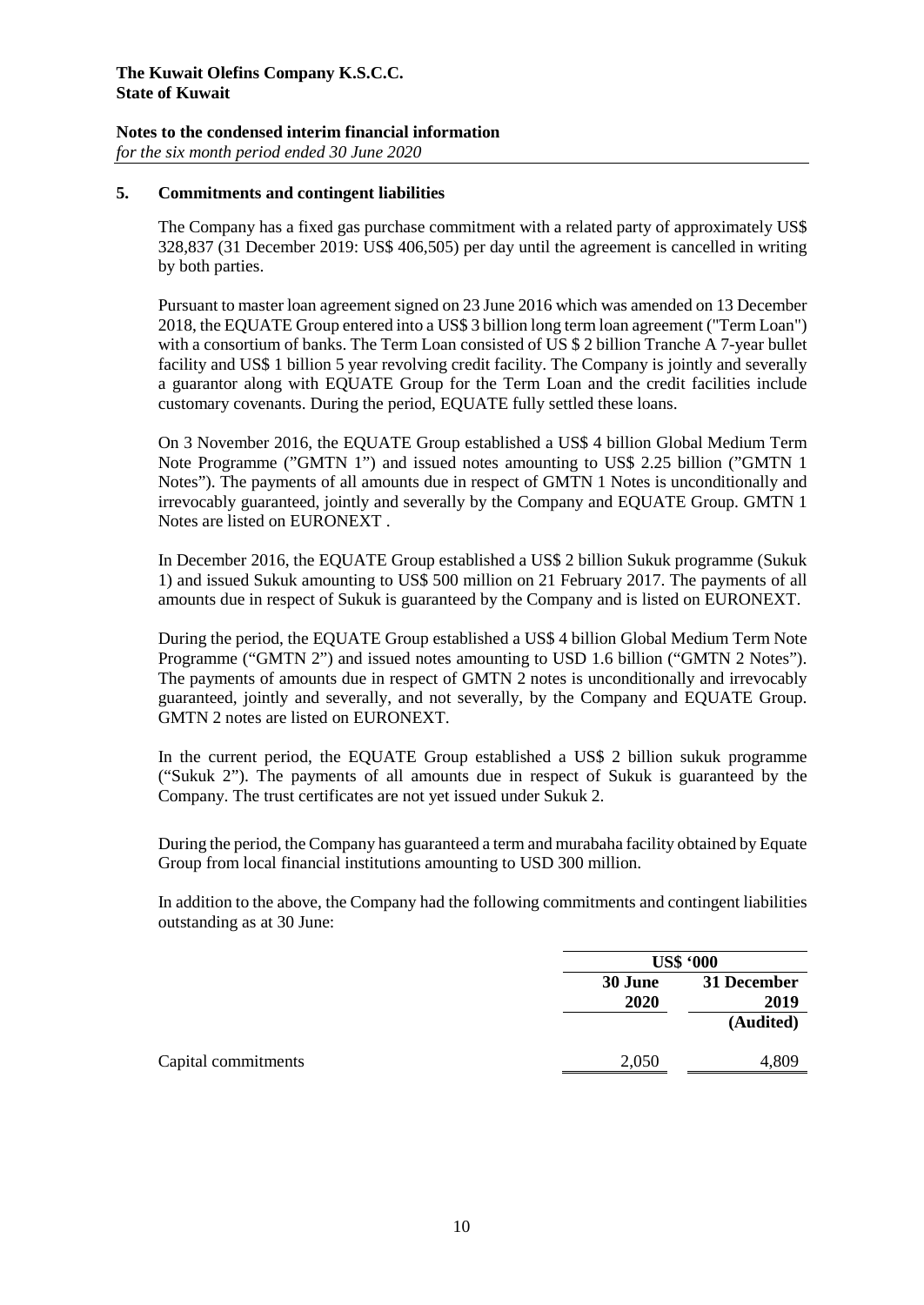### **Notes to the condensed interim financial information**

*for the six month period ended 30 June 2020*

### *Forward foreign exchange contracts*

The Company deals in forward foreign exchange contracts to manage its foreign currency positions and cash flows. The notional value of the contracts as at 30 June 2020 is as follows:

|                       |                 | <b>US\$ '000</b>    |  |
|-----------------------|-----------------|---------------------|--|
|                       | 30 June<br>2020 | 31 December<br>2019 |  |
|                       |                 | (Audited)           |  |
| <b>Short position</b> |                 |                     |  |
| Euro                  | 260,932         | 263,123             |  |
| Long position         |                 |                     |  |
| Euro                  | 138,030         | 130,256             |  |

The fair value of forward foreign exchange contracts is estimated by discounting the difference between the contractual forward price and the current forward price for the residual maturity of the contract using a risk free interest rate. These are classified as Level 2 in fair value hierarchy.

### **6. Financial instruments - fair value measurement and risk management**

#### *Fair value measurement*

Financial instruments comprise of financial assets and financial liabilities. Fair values of all financial instruments are not materially different from their carrying values. For financial assets and financial liabilities that are liquid or having a short-term maturity it is assumed that the carrying amounts approximate to their fair value.

When measuring the fair value of an asset or a liability, the Company uses market observable data as far as possible. Fair values are categorised into different levels in a fair value hierarchy based on the inputs used in the valuation techniques as follows:

- Level 1: quoted prices (unadjusted) in active markets for identical assets or liabilities.
- Level 2: inputs other than quoted prices included in Level 1 that are observable for the asset or liability, either directly (i.e. as prices) or indirectly (i.e. derived from prices).
- Level 3: inputs for the asset or liability that are not based on observable market data (unobservable inputs).

#### *Financial risk management*

All aspects of the Company's financial risk management objectives and policies are consistent with those disclosed in the financial statements for the year ended 31 December 2019.

#### **7. Annual General Assembly**

At the annual general meeting held on 20 February 2020, the shareholders approved the Board of Directors recommendation to distribute cash dividend of 25.44 cents per share amounting to US\$ 269,683 thousands (2019: 49.90 cents per share amounting to US\$ 528,984 thousands). In the current period, the Company paid dividend amounting to US\$ 161,400 thousands (2019 : US\$ 528,984 thousands) and the balance amount of USD 108,283 is recognised as liability.